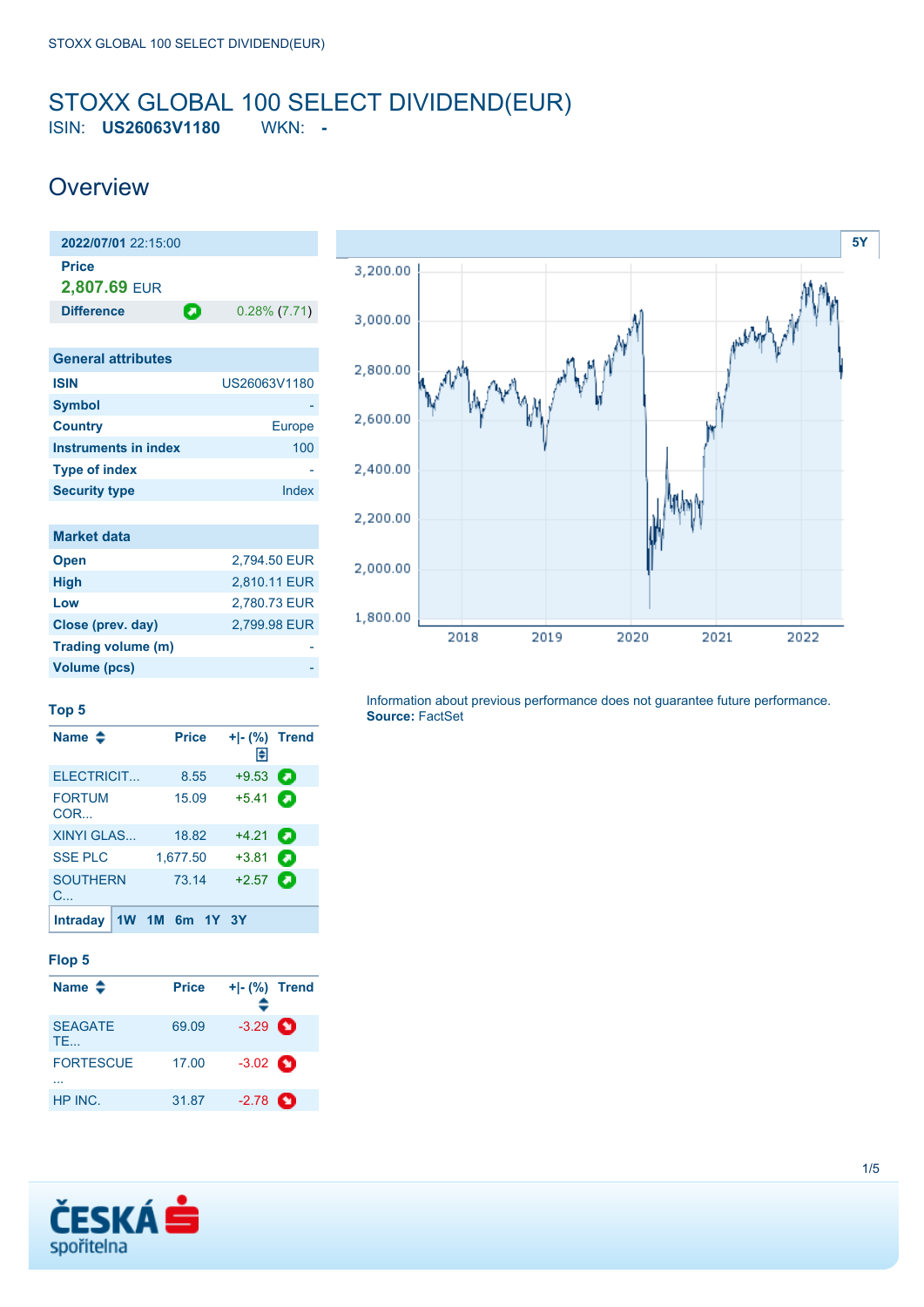#### STOXX GLOBAL 100 SELECT DIVIDEND(EUR)

| <b>JAPAN</b><br>TOBA       |                   | 2,290.50 |         | $-2.37$ $\bullet$ |  |   |  |
|----------------------------|-------------------|----------|---------|-------------------|--|---|--|
|                            | RIO TINTO  100.34 |          | $-2.30$ | o                 |  |   |  |
| Intraday $1W$ 1M 6m 1Y 3Y  |                   |          |         |                   |  |   |  |
|                            |                   |          |         |                   |  |   |  |
| <b>Futures and Options</b> |                   |          |         |                   |  |   |  |
| <b>Related Futures</b>     |                   |          |         |                   |  | з |  |
| <b>Related Options</b>     |                   |          |         |                   |  |   |  |

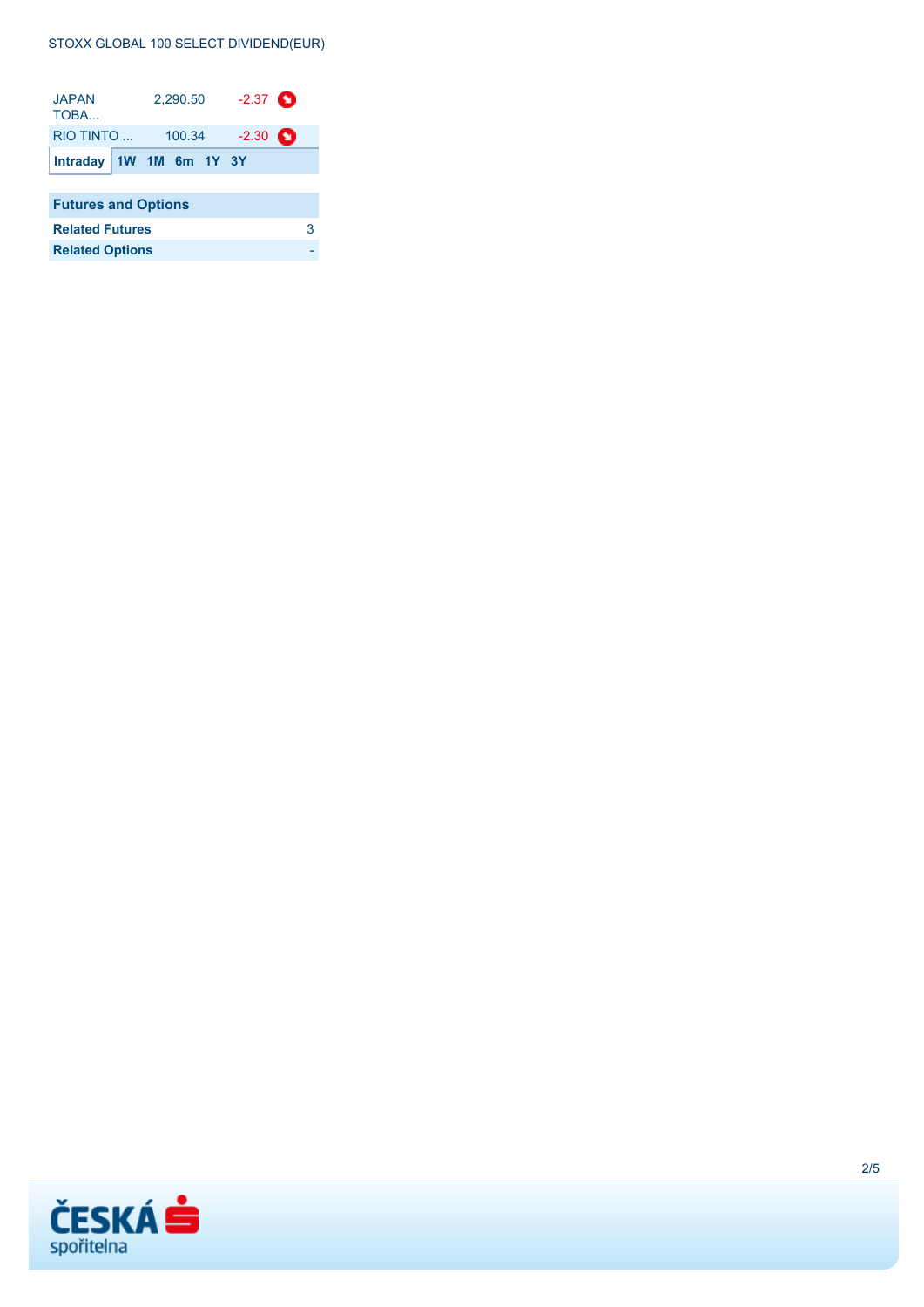## **Details**

**2022/07/01** 22:15:00 **Price 2,807.69** EUR

**Difference 0.28% (7.71)** 

| <b>General attributes</b> |               |
|---------------------------|---------------|
| <b>ISIN</b>               | US26063V1180  |
| <b>Symbol</b>             |               |
| <b>Country</b>            | <b>Europe</b> |
| <b>Security type</b>      | Index         |
| Instruments in index      | 100           |

| <b>Market data</b>  |              |
|---------------------|--------------|
| <b>Open</b>         | 2,794.50 EUR |
| <b>High</b>         | 2,810.11 EUR |
| Low                 | 2,780.73 EUR |
| Close (prev. day)   | 2.799.98 EUR |
| Trading volume (m)  |              |
| <b>Volume (pcs)</b> |              |



## **Performance and Risk**

|                   | 6m        | 1Y        | 3Υ       |
|-------------------|-----------|-----------|----------|
| <b>Perf</b> (%)   | $-7.61%$  | $-4.22%$  | $+0.74%$ |
| Perf (abs.)       | $-231.32$ | $-123.58$ | $+20.56$ |
| <b>Beta</b>       |           |           |          |
| <b>Volatility</b> | 12.34     | 11.13     | 19.79    |

Information about previous performance does not guarantee future performance. **Source:** FactSet

| <b>Price data</b>                           |                           |
|---------------------------------------------|---------------------------|
| Ø price 5 days   Ø volume 5 days (pcs.)     | 2,823.48 EUR (0)          |
| Ø price 30 days   Ø volume 30 days (pcs.)   | 2,946.71 EUR (0)          |
| Ø price 100 days   Ø volume 100 days (pcs.) | 3,045.67 EUR (0)          |
| Ø price 250 days   Ø volume 250 days (pcs.) | 3,005.98 EUR (0)          |
| <b>YTD High   date</b>                      | 3,179.14 EUR (2022/02/10) |
| <b>YTD Low   date</b>                       | 2,763.93 EUR (2022/06/24) |
| 52 Weeks High   date                        | 3,179.14 EUR (2022/02/10) |
| 52 Weeks Low   date                         | 2,763.93 EUR (2022/06/24) |

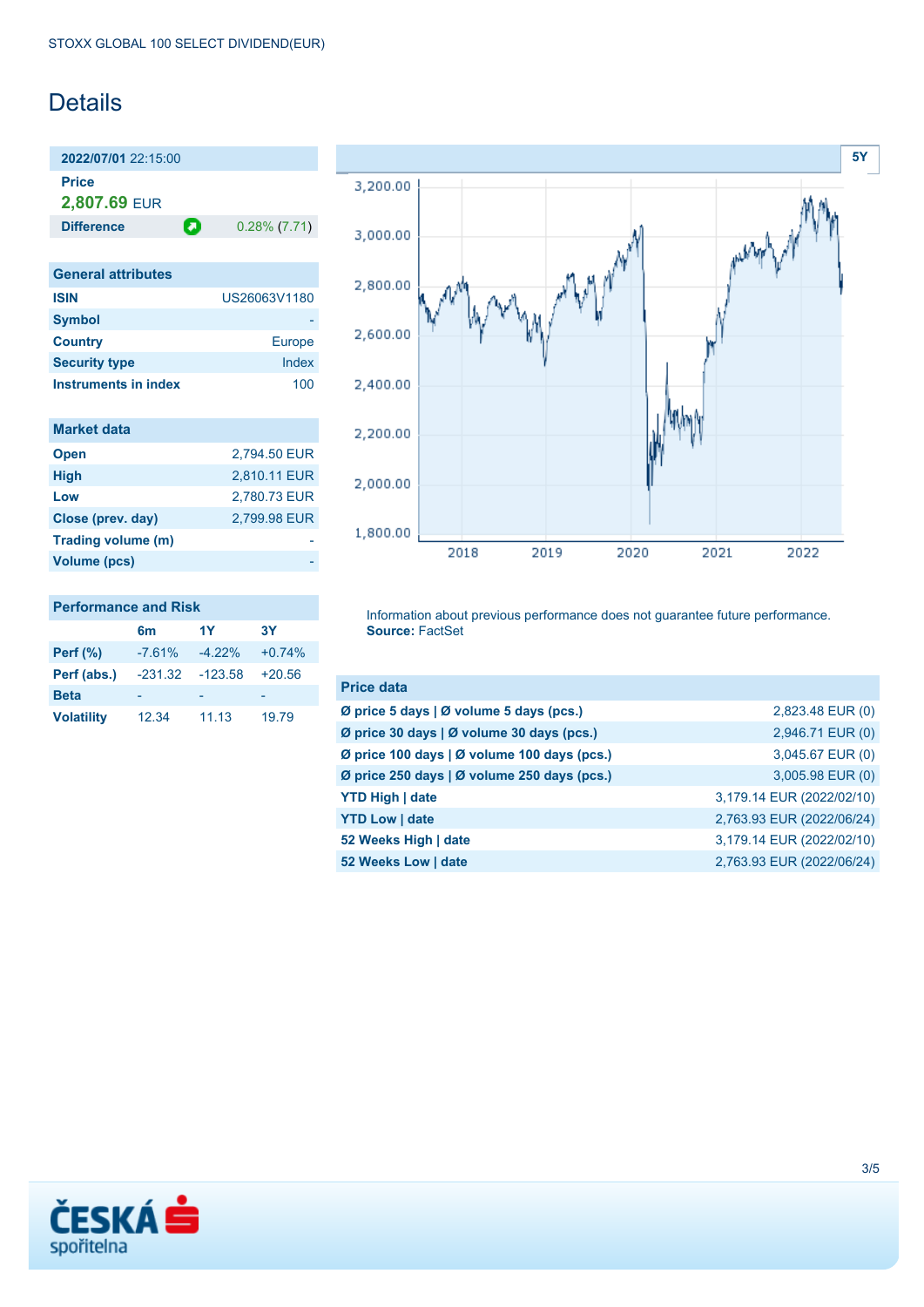# **Composition**

| Page 1 of 4 |  |
|-------------|--|
|             |  |
|             |  |

| Name $\triangle$<br><b>ISIN</b>                      | <b>Price</b> | Diff % $\triangleq$<br>$Diff +/-$ | Performance $\triangle$ | <b>Date</b><br><b>Time</b> | Turnover Pc. ♦<br>Turnover Money ♦ |
|------------------------------------------------------|--------------|-----------------------------------|-------------------------|----------------------------|------------------------------------|
| A.P. MOLLER-MAERSK A/S CL<br>DK0010244425            | 16,450.00    | 0.61%<br>100.00                   |                         | 22/07/01<br>16:59:44       | 9,817<br>163,863,604.92            |
| <b>ACS ACTIVIDADES DE CONSTR</b><br>ES0167050915     | 21.59        | $-1.54%$<br>$-0.34$               |                         | 22/07/01<br>17:38:00       | 957,478<br>20,686,937.15           |
| <b>AGEAS SA/NV</b><br>BE0974264930                   | 42.14        | 0.38%<br>0.16                     |                         | 22/07/01<br>17:35:26       | 277,427<br>11,693,539.00           |
| <b>ALLIANZ SE</b><br>DE0008404005                    | 182.00       | $-0.07%$<br>$-0.12$               |                         | 22/07/01<br>17:36:44       | 817.938<br>148,841,435.98          |
| <b>AMGEN INC.</b><br>US0311621009                    | 245.55       | 0.92%<br>2.25                     | I                       | 22/07/01<br>22:00:01       | 2.745.504<br>670,814,581.10        |
| ASCENDAS REAL ESTATE INV<br>SG1M77906915             | 2.82         | $-1.05%$<br>$-0.03$               |                         | 22/07/01<br>11:04:44       | 7,126,700<br>20,221,062.00         |
| ASR NEDERLAND N.V.<br>NL0011872643                   | 38.77        | 0.52%<br>0.20                     |                         | 22/07/01<br>17:35:04       | 312,116<br>12,113,968.00           |
| <b>ASSICURAZIONI GENERALI S</b><br>IT0000062072      | 15.565       | 2.23%<br>0.34                     |                         | 22/07/01<br>17:35:27       | 4,468,286<br>69,310,781.00         |
| <b>BANK OF MONTREAL</b><br>CA0636711016              | 123.78       | $-0.47%$<br>$-0.58$               |                         | 22/06/30<br>22:00:00       | 3,599,798<br>444,969,197.47        |
| <b>BANK OF NOVA SCOTIA</b><br>CA0641491075           | 76.18        | $-1.04%$<br>$-0.80$               |                         | 22/06/30<br>22:16:37       | 9,309,535<br>708,453,573.38        |
| <b>BENDIGO &amp; ADELAIDE BANK L</b><br>AU000000BEN6 | 9.13         | 0.66%<br>0.06                     |                         | 22/07/01<br>08:10:18       | 1,044,983<br>9,595,296.85          |
| <b>BNP PARIBAS S.A.</b><br>FR0000131104              | 45.31        | $-0.12%$<br>$-0.06$               |                         | 22/07/01<br>17:36:57       | 2,923,835<br>132,374,766.00        |
| CANADIAN IMPERIAL BK OF C<br>CA1360691010            | 62.51        | $-0.24%$<br>$-0.15$               |                         | 22/06/30<br>22:00:00       | 2,532,954<br>157,414,908.61        |
| <b>CAPITALAND MALL TRUST</b><br>SG1M51904654         | 2.15         | $-0.92%$<br>$-0.02$               |                         | 22/07/01<br>11:06:00       | 12,651,000<br>27,341,974.00        |
| <b>CARDINAL HEALTH INC.</b><br>US14149Y1082          | 53.10        | 1.59%<br>0.83                     |                         | 22/07/01<br>22:00:02       | 1,930,812<br>101,931,413.78        |
| CITIZENS FINANCIAL GROUP<br>US1746101054             | 36.12        | 1.20%<br>0.43                     | F                       | 22/07/01<br>22:00:01       | 4,016,299<br>143,903,092.99        |
| <b>CLP HOLDINGS LTD.</b><br>HK0002007356             | 65.10        | $-0.53%$<br>$-0.35$               |                         | 22/06/30<br>10:08:08       | 3,864,490<br>252, 184, 123.00      |
| <b>CONAGRA BRANDS INC</b><br>US2058871029            | 34.56        | 0.93%<br>0.32                     |                         | 22/07/01<br>22:04:39       | 6,490,870<br>223,875,205.11        |
| CONSOLIDATED EDISON INC.<br>US2091151041             | 97.24        | 2.25%<br>2.14                     |                         | 22/07/01<br>22:04:41       | 2,030,185<br>196,642,225.04        |
| <b>CONTACT ENERGY LTD NPV</b><br>NZCENE0001S6        | 4.22         | $-3.21%$<br>$-0.14$               |                         | 22/07/01<br>16:30:27       |                                    |
| <b>COTERRA ENERGY INC.</b><br>US1270971039           | 26.33        | 2.09%<br>0.54                     |                         | 22/07/01<br>22:04:10       | 9,541,209<br>248,036,710.04        |
| <b>COVIVIO SA</b><br>FR0000064578                    | 52.50        | $-0.85%$<br>$-0.45$               |                         | 22/07/01<br>17:35:19       | 112,142<br>5,909,279.00            |
| CRÉDIT AGRICOLE S.A.<br>FR0000045072                 | 8.73         | $-0.01%$<br>$-0.00$               |                         | 22/07/01<br>17:35:04       | 4,773,112<br>41,650,157.00         |